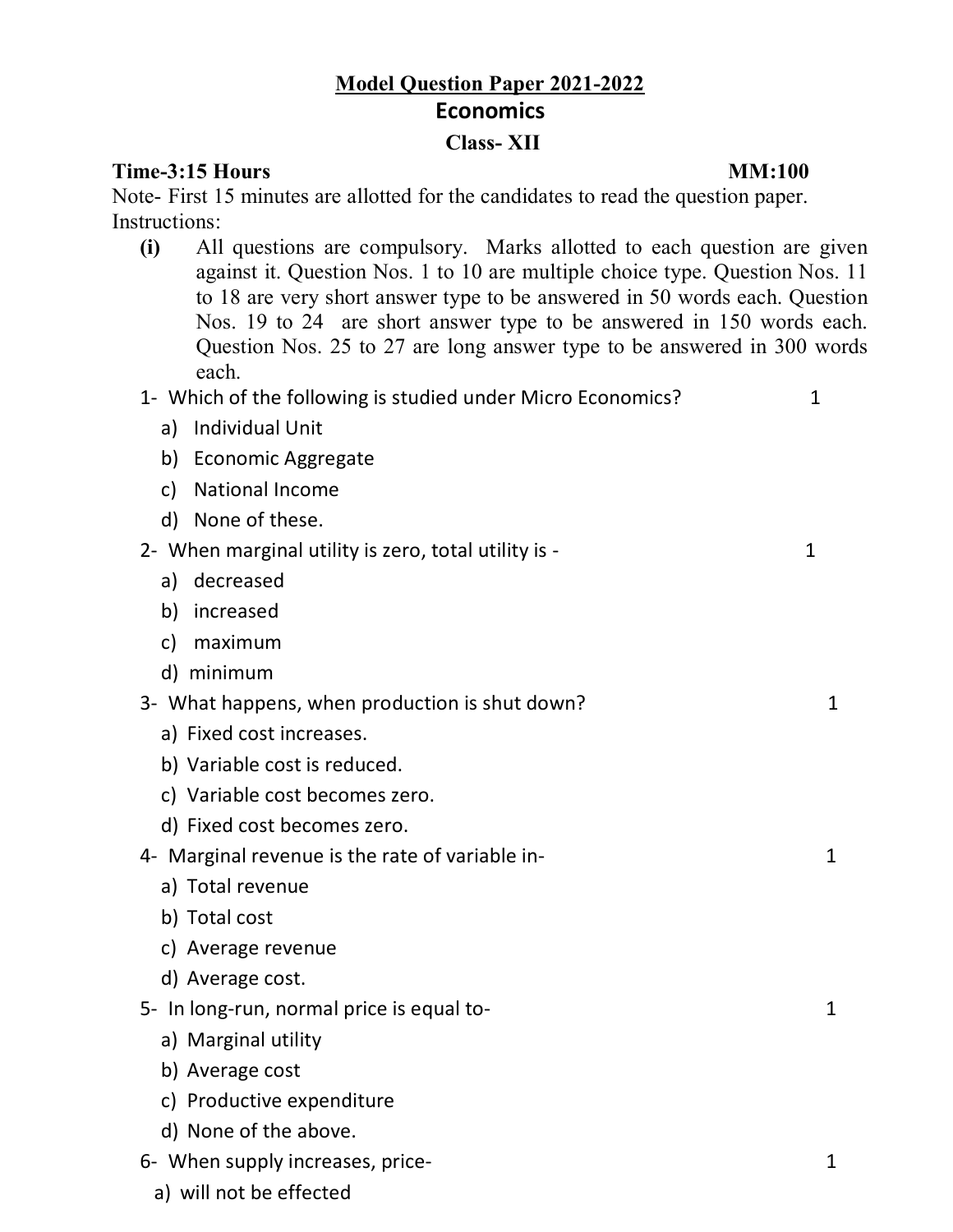|  | b) will increase |
|--|------------------|
|--|------------------|

- c) will decrease
- d) none of the above.
- 7- Allahabad bank is- 1
	- a) Foreign exchange bank
	- b) Commercial bank
	- c) Central bank
	- d) None of the above.
- 8- Credit money expands, when ERR is 1
	- a) reduced
	- b) increased
	- c) fixed
	- d) none of the above.
- 9- Functions of money are- 1
	- a) Medium of exchange
	- b) Unit of account
	- c) Store of value
	- d) All of the above.

## 10- "Money is the pivot around which the whole economic science clusters."is said  $\mathsf{by}\text{-}$  1

- a) Prof. Pigou
- b) Prof. Marshall
- c) Prof. Keynes
- d) Prof. Ham.

## **(Very Short Answer Type Questions)**

| 11- What is the main difference between Macroeconomics and Microeconomics?     | $\overline{3}$ |
|--------------------------------------------------------------------------------|----------------|
| 12- Define the meaning of production in Economics.                             | $\overline{3}$ |
| 13- Give the definition of production function.                                | $\overline{3}$ |
| 14- What is the meaning of marginal cost?                                      | $\overline{3}$ |
| 15- What kind of relationship is found between average cost and marginal cost? | 3              |
| 16- Explain 'land revenue'.                                                    | 3              |
| 17- Write a note on 'state excise duty'.                                       | 3              |
| 18- What do you mean by revenue expenditure?                                   | 3              |
|                                                                                |                |